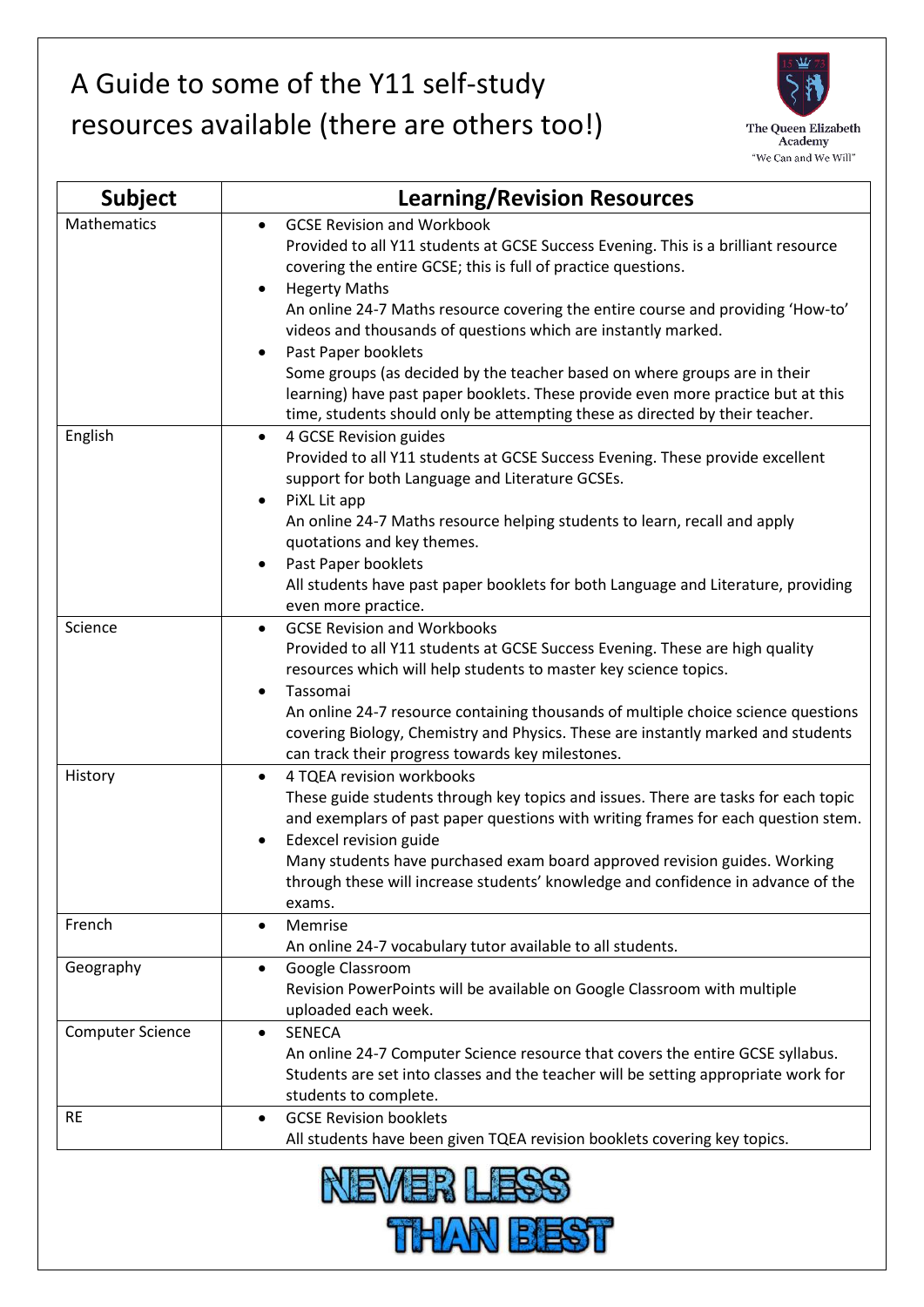

## The PiXL Mathematics App (PMA)

The PMA is an online assessment system that identifies your strengths and areas to develop in Mathematics.

The app provides therapy videos to deal with any issues and the means for you to reassess yourself to show that you are making progress and continually moving forward.

The app can create lots of questions around the same topic area that has been identified as an area to develop. This enables users to re-test a particular topic many times to ensure they understand



Lit power in the palm of your hands.

The PiXLit app is an online assessment system that identifies your strengths and areas to develop across key texts.

Strengthen your understanding of selected texts by engaging in a range of interactive activities that revolve around character learning, quotation learning, events and happenings, and terminology.

## **REVISION IN YOUR HANDS** FREE TO DOWNLOAD TODAY